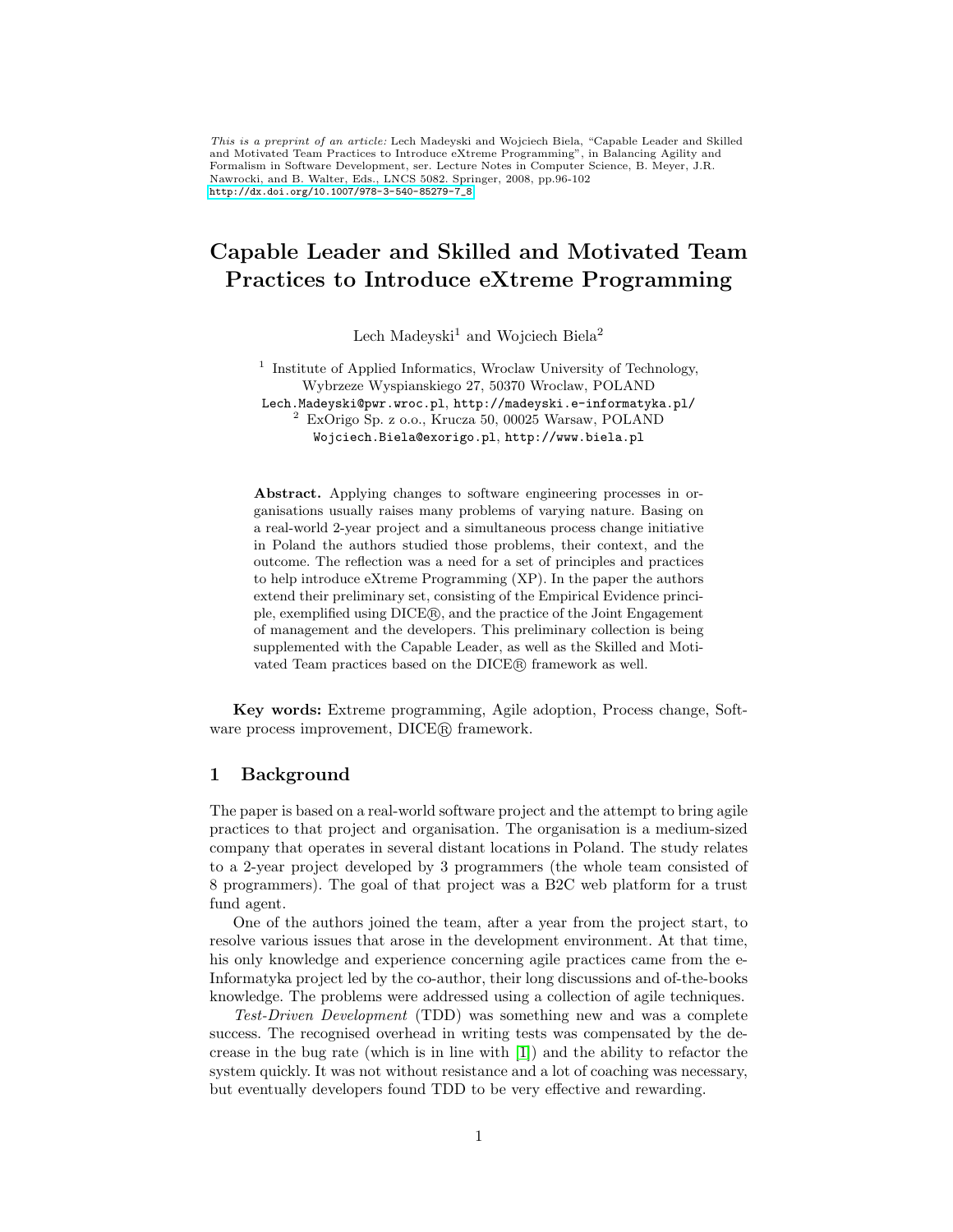### 2 Lech Madeyski, Wojciech Biela

Refactoring was used in the past, but not that explicitly and often. Without doing regular refactorings (while having unit tests in place), many change requests from the client would have met very strong resistance from the team and would have caused a lot more pain.

Pair Programming (PP) was introduced at some point and it really helped the team to share knowledge and halve the time of introducing a new person to the project. Developers realized that PP also helped produce better code in terms of design quality and the number of bugs discovered later. However, not all of the empirical studies [\[2,](#page-5-1)[3,](#page-5-2)[4,](#page-5-3)[5](#page-5-4)[,6,](#page-6-0)[7,](#page-6-1)[8\]](#page-6-2) support the positive impact of PP on software quality, as was observed by the team. Substantial problems arose when the consequences of pairing - higher costs - were exposed to the client. On the basis of several empirical studies [\[9](#page-6-3)[,10,](#page-6-4)[11,](#page-6-5)[12](#page-6-6)[,13](#page-6-7)[,6\]](#page-6-0), one may conclude that pair programming effort overhead is probably somewhere between 7% and 84%, whilst the team's observation was close to a 50% overhead.

In-process design sessions required a lot of coaching and basic programming recommendations [\[14\]](#page-6-8) were introduced. More advanced principles like Separation of Concerns and Dependency Injection were introduced as well. There was some resistance in this matter as with TDD. But the return on investment in this case was usually very high, so discussions on this were swift.

Problem Decomposition was, alongside TDD, the most successful technique brought to the team. Divide the problems into pieces that you can grab, solve the problems (estimate, plan, design or code, whatever the case), and get back to the whole. Whether used at the release planning level or at the implementation detail level, it performed brilliantly.

Continuous Integration and task automation was an obvious benefit, the team saved many hours of dull deployment work. Also many man-made mistakes were omitted due to task automation.

Darts were something completely new, but this great incentive ultimately glued the team together. People started talking to each other. They suddenly had another motivation to complete their tasks (they could have a game). Additionally it provided yet another reason, other than the biological one mentioned by Beck [\[15\]](#page-6-9), to take your eyes off the computer screen, get up, and clear your head. Eventually, the management accepted it (and had a game themselves). In the authors' opinion, such group toys are a must have for any development team.

Communication was and still is an issue because the team is remote. A wiki was set up, which helped a lot. Direct communication with the customer was encouraged. A conference area was set up, with Skype installed. Much of the outdated documentation was disregarded, instead user stories were recorded for further discussions. This also met resistance, as the customer was in the habit of doing things the traditional way.

The preliminary results, emphasising the need for a concrete set of principles and practices that would complement the main body of eXtreme Programming (XP) and support the fragile process of introducing XP practices, have been presented and discussed within the agile community [\[16\]](#page-6-10). These results consisted of an agile principle (Empirical Evidence) and practice (Joint Engagement) pro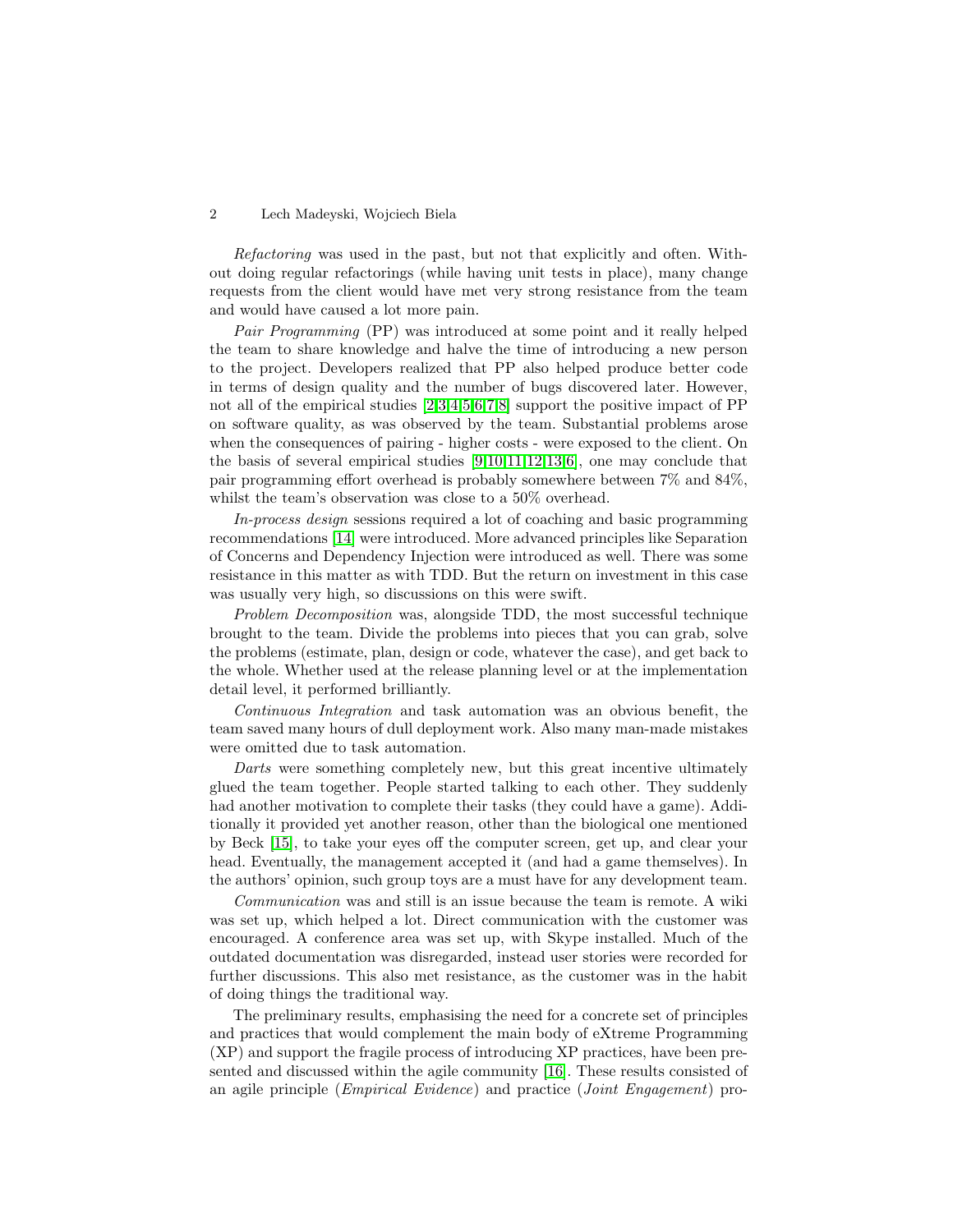posal to aid the process change. The Empirical Evidence principle recommends to ground on empirical evidence when introducing changes. One of the widely accepted sources of empirical evidence concerning introducing changes is the DICE <sup>R</sup> framework [\[17\]](#page-6-11), created by The Boston Consulting Group. However, other sources of empirical evidence are welcome as well. The Joint Engagement practice is guided by the Empirical Evidence, as well as the Accepted Responsibility principle [\[18\]](#page-6-12). Following the Joint Engagement practice we begin the change process at various structural levels of an organisation [\[16\]](#page-6-10). This preliminary set of principles and practices will be further extended in the next section.

## 2 Keep the DICE<sub>(R)</sub> Rolling

The DICE <sup>R</sup> framework is a simple empirical evidence-based formula, based on 225 change initiatives study, for calculating how well an organisation is or will be implementing its change initiatives [\[17\]](#page-6-11). The DICE® framework comprises a set of simple questions that help score projects on each of the five factors: project duration (D), team's integrity (I), commitment of managers (C1) as well as the team  $(C2)$ , and additional effort  $(E)$  required by the change process. Each factor is on a scale from 1 to 4. The lower the score, the better. Thus, a score of 1 suggests that the factor is highly likely to contribute to the program's success, and a score of 4 means that it is highly unlikely to contribute to the success [\[17\]](#page-6-11). In DICER, a project with an overall score between 7 and 14 is considered a Win, between 14 and 17 is a *Worry* and between 17 and 28 is a *Woe*. The DICE® formula is  $D+2*I+2*C1+C2+E$ .

The authors used the DICE<sub>(R)</sub> and its C1 and C2 factors previously when proposing the Empirical Evidence principle and Joint Engagement practice duo [\[16\]](#page-6-10). The project team's performance integrity factor (I) concerns the ability to complete the process change initiative on time and depends on the team members' skills. According to Sirkin et al. [\[17\]](#page-6-11):

If the project team is led by a highly capable leader who is respected by peers, if the members have the skills and motivation to complete the project in the stipulated time frame, and if the company has assigned at least 50% of the team members' time to the project, you can give the project 1 point. If the team is lacking on all those dimensions, you should award the project 4 points. If the team's capabilities are somewhere in between, assign the project 2 or 3 points.

Building upon the Empirical Evidence principle and the DICE <sup>R</sup> framework the authors recognise that the project team's performance integrity factor (I) may lead to two new practices: the Capable Leader and the Skilled and Motivated Team practices. Following those practices one improves their DICE(R) integrity (I) factor and thus increases the likelihood of success. These practices are clearly in line with the Improvement principle [6] from XP. Furthermore, other XP principles like Diversity, Flow, Quality, Accepted Responsibility [\[18\]](#page-6-12) are closely related to the ideas behind those practices.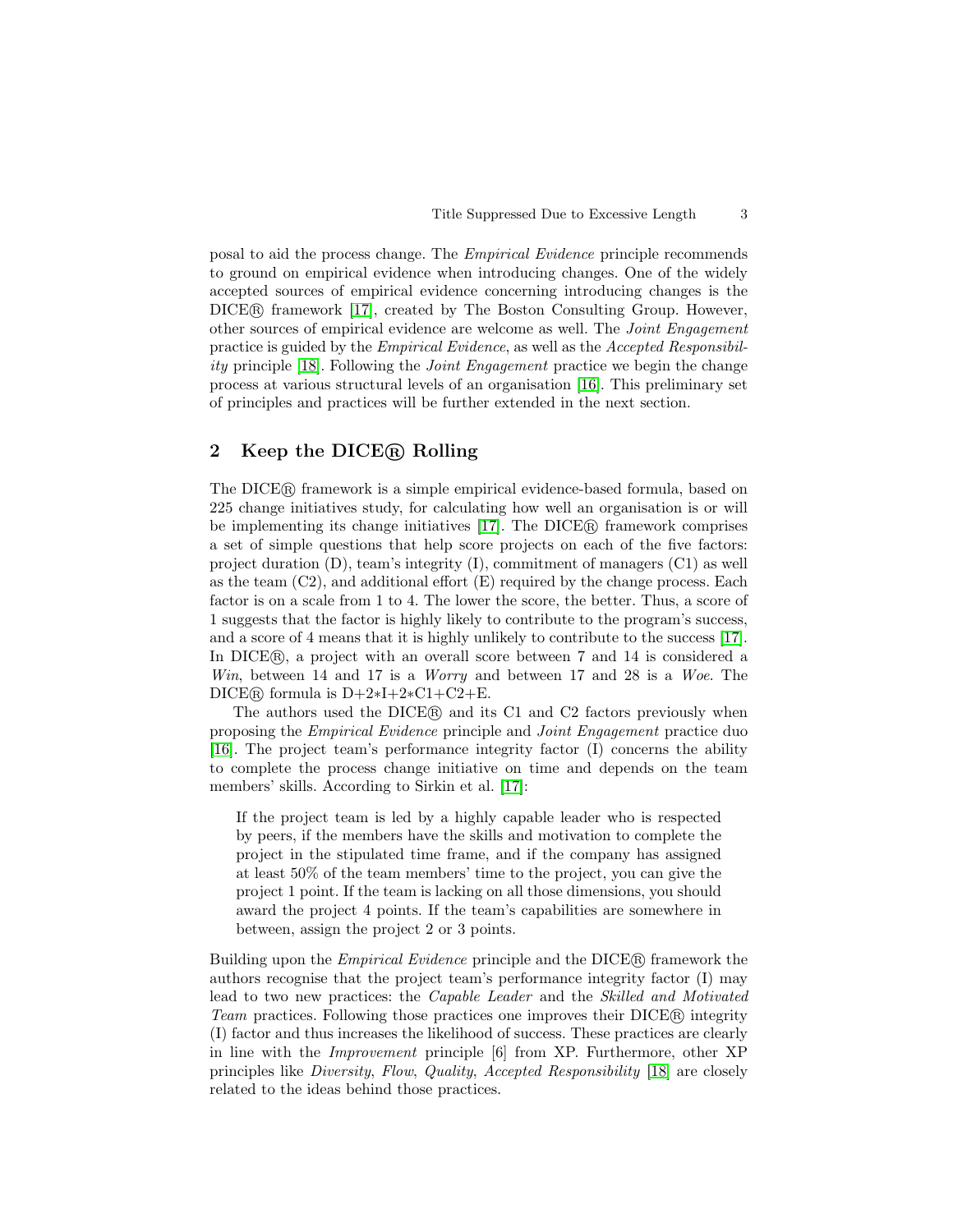### 4 Lech Madeyski, Wojciech Biela

#### 2.1 Capable Leader

This practice proposal turns the attention to the role of the team leader. It may concern both the project's development team leader responsible for implementing the development practices in a project, as well as the leader for the organisational change process which happens throughout the organisation willing to adopt agile practices.

In the adoption of agile practices the role of the team leader is very significant. New ideas and enthusiasm often die on its own. Things get back to where they were before and the chance for a process change is inadvertently lost, as the same organisation will probably not want to try it twice. There needs to be a person who will advocate for the change, explain and remove obstacles. The project team should be led by a highly capable and motivated leader who is respected by his peers. The team leader should serve the team, never the opposite. On a daily basis he is not a manager, but like the Scrum Master in Scrum [\[20\]](#page-6-13), rather a normal team member, who has to put on different hats according to the current needs of the team. One time he needs a coach's hat, afterwards he takes out a developer's hat, next minute a manager's hat, then again a team catalyst's hat or maybe an agile evangelist's hat. His ultimate role is to help the team improve, not force them to improve, but rather enable them to do it on a daily basis. But be aware that the team leader cannot make the team dependent on his person, among other problems that would simply cause the Truck Factor to go down dramatically. Contrary, if the team lead should leave the team for a week, nothing dramatic should happen.

Both the team and the team leader need specific resources to be assigned for the change process. For example if they do not have enough time and opportunities to roll out the changes then no amount of wisdom nor tooling will help. Other than that there is no fixed set of resources they need, the whole team together has to identify their requirements.

#### 2.2 Skilled and Motivated Team

This practice in turn focuses on the need to grow a team of motivated professionals and care for them. The major problem is the difference between a team and a work-group and how to help a work-group become a team. Again, this may concern the team of developers implementing a product or more broadly the entire team of the individuals responsible for the change process.

It is quite obvious that skilled professionals are more effective than the weaker ones, but the point is to explicitly aim for having the best people on board. One should not stop there, because very talented individuals often don't work well together, this is why this practice focuses on teams rather than individuals. The people forming such a team need to be motivated to effectively work towards common goals. That is what differentiates them from a work-group of clever masterminds working alone in the same room (often barely talking to each other). Agile processes adoption is no exception from that rule. It is good to form the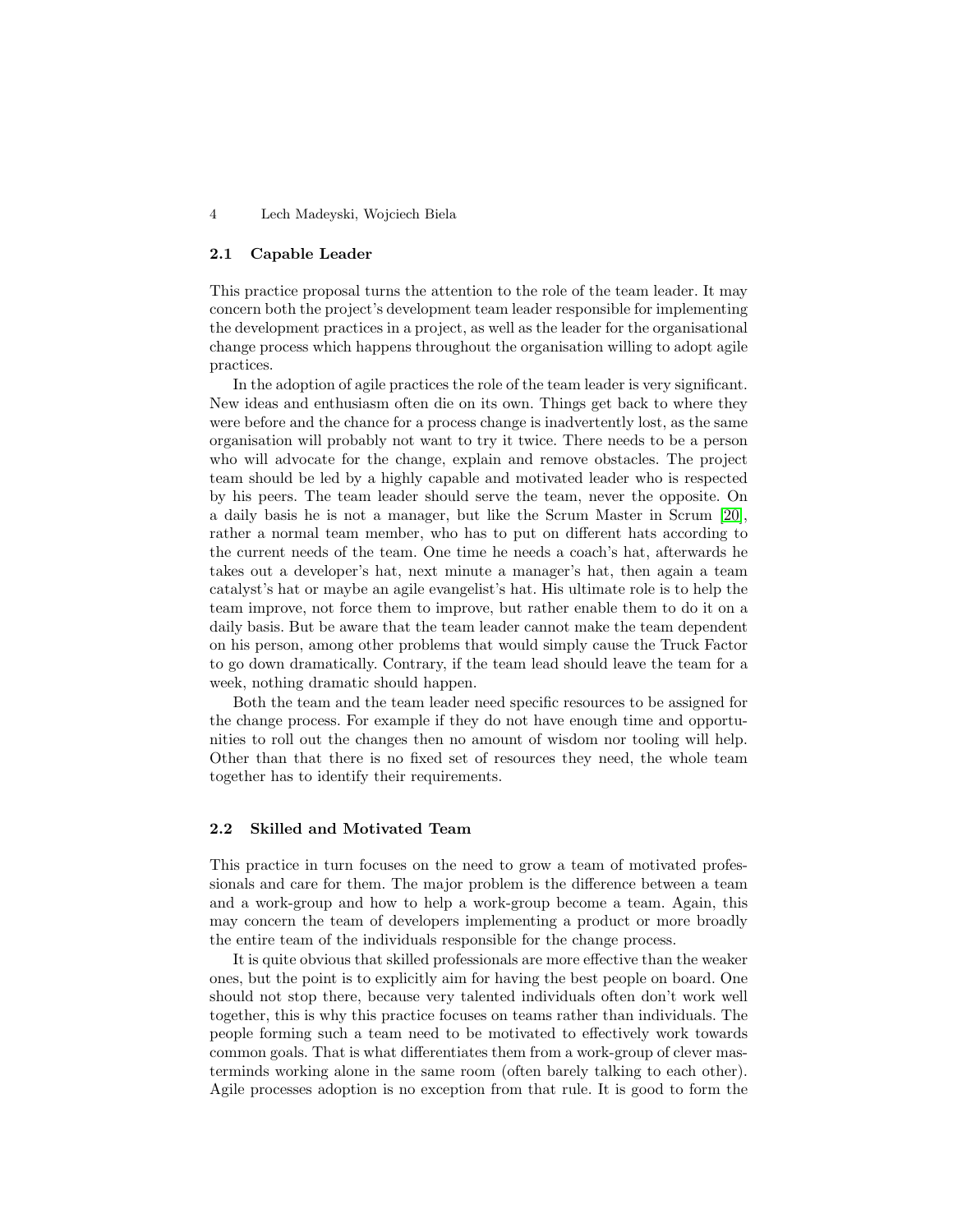team in such a way that it has a critical mass of agile believers and practitioners. Then one needs to help them work together making heavy usage of team retrospectives [\[19\]](#page-6-14). Act, inspect and adapt. If it is not possible to change the crew, then coach them extensively, and make even more use of retrospectives.

Following the proposed practices helps to assure the highest capability, skills and motivation of both the team leader and the team members. It means that we do our best to have the project team led by a competent and motivated individual who is respected by his peers. Moreover, it is best when the team members have the skills and motivation to complete the project in the accepted time frame [\[17\]](#page-6-11). To achieve these aims the organisation has to assign a reasonable part of the team members' time to the change process. Among other activities that would have an impact on the team's integrity factor are e.g. assuring an appropriate degree of financial support, emphasising the understanding of the potential contribution of the change process to the situation of the team, or a particular team member. Individuals at the management and at the developer level should be educated and involved in the process (*Joint Engagement* practice [\[16\]](#page-6-10)). They have to willingly accept their diverse responsibilities in the change process (*Accepted* Responsibility principle [\[18\]](#page-6-12)). The current form of the proposed collection of principles and practices to introduce XP, against a background of the main body of XP, is presented in the Figure [1.](#page-4-0)



<span id="page-4-0"></span>Fig. 1. The set of principles and practices to introduce XP against a background of the main body of XP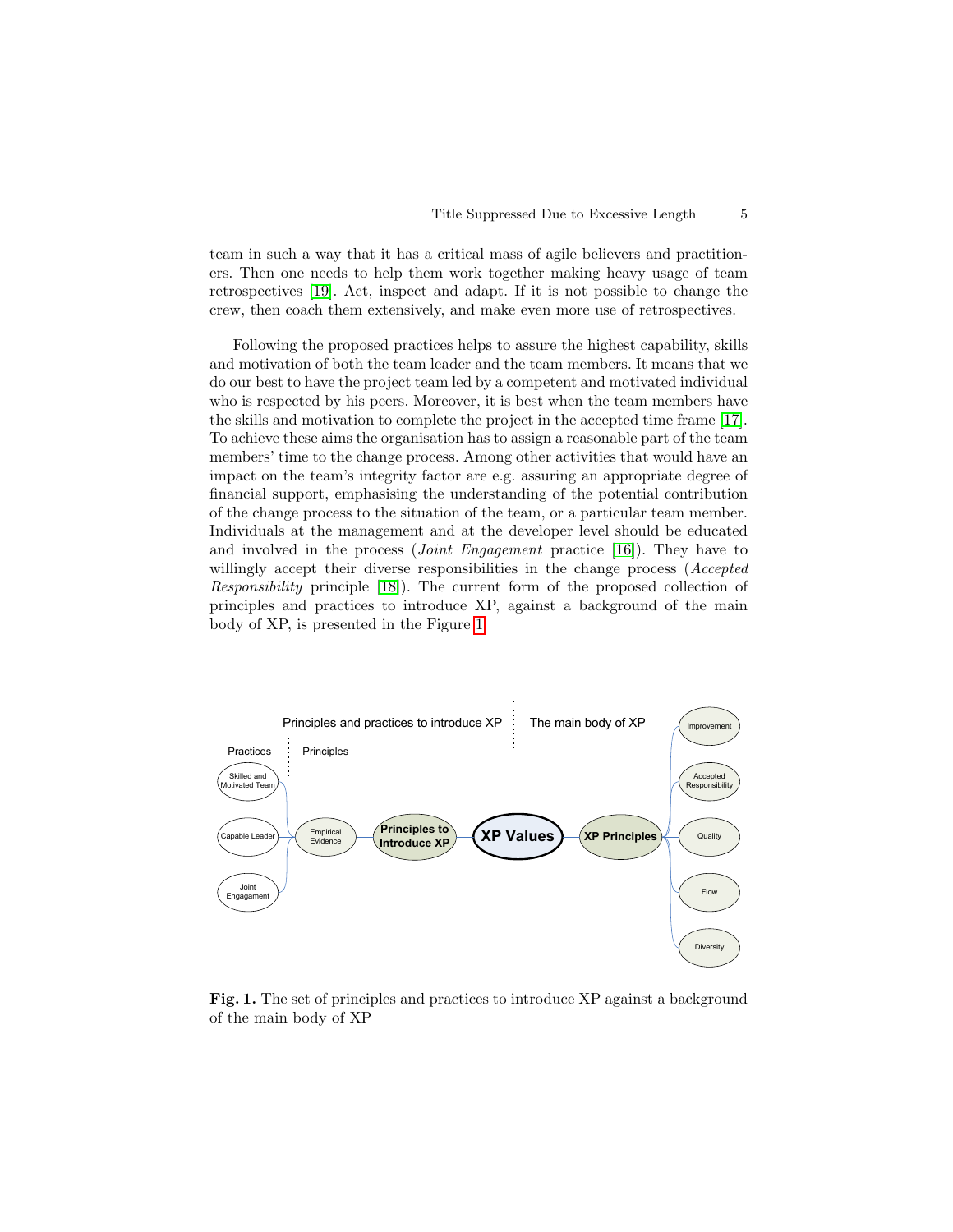6 Lech Madeyski, Wojciech Biela

## 3 Conclusions

Introducing agile practices is a challenge for every organisation. In the search for methods that would ease the adoption process, the authors began to identify principles and practices to introduce XP [\[16\]](#page-6-10). In the paper they identified further two potential practices based on the Empirical Evidence principle: the Capable Leader and the Skilled and Motivated Team practices. Such practices might not be very surprising for some. However, as the history of XP shows certainly there is value in labelling and arranging well-known behaviours into such concrete forms of values, principles and practices specifically aimed at solving a concrete problem. Those two practices work best when applied together, because of a synergy effect, as in the case of many other XP practices. The team leader can be more effective with a motivated team, while the team lead by a competent and smart individual will also do much better. This close relation is also emphasised by the integrity (I) factor of the DICE<sub>(R)</sub> framework.

Other agile practitioners are highly encouraged to contribute to this presented set of principles and practices to cover more and more of this unstable ground, as well as to empirically evaluate the ideas in different contexts.

## 4 Acknowledgements

The authors expresses their gratitude to the agile community for their feedback concerning the proposed collection of principles and practices. This work has been financially supported by the Ministry of Science and Higher Education, as a research grant 3 T11C 061 30 (years 2006-2007).

## References

- <span id="page-5-0"></span>1. Williams, L., Maximilien, E.M., Vouk, M.: Test-Driven Development as a Defect-Reduction Practice. In: ISSRE '03: Proceedings of the 14th International Symposium on Software Reliability Engineering, Washington, DC, USA, IEEE Computer Society (2003) 34–48
- <span id="page-5-1"></span>2. Müller, M.M.: Are Reviews an Alternative to Pair Programming? Empirical Software Engineering 9(4) (2004) 335–351
- <span id="page-5-2"></span>3. Madeyski, L.: Preliminary Analysis of the Effects of Pair Programming and Test-Driven Development on the External Code Quality. In Zieliński, K., Szmuc, T., eds.: Software Engineering: Evolution and Emerging Technologies. Volume 130 of Frontiers in Artificial Intelligence and Applications. IOS Press (2005) 113–123
- <span id="page-5-3"></span>4. Madeyski, L.: The Impact of Pair Programming and Test-Driven Development on Package Dependencies in Object-Oriented Design - An Experiment. In Münch, J., Vierimaa, M., eds.: Product Focused Software Process Improvement. Volume 4034 of LNCS., Berlin, Heidelberg, Springer (2006) 278–289
- <span id="page-5-4"></span>5. Hulkko, H., Abrahamsson, P.: A Multiple Case Study on the Impact of Pair Programming on Product Quality. In: ICSE '05: Proceedings of the 27th International Conference on Software Engineering, New York, NY, USA, ACM Press (2005) 495–504